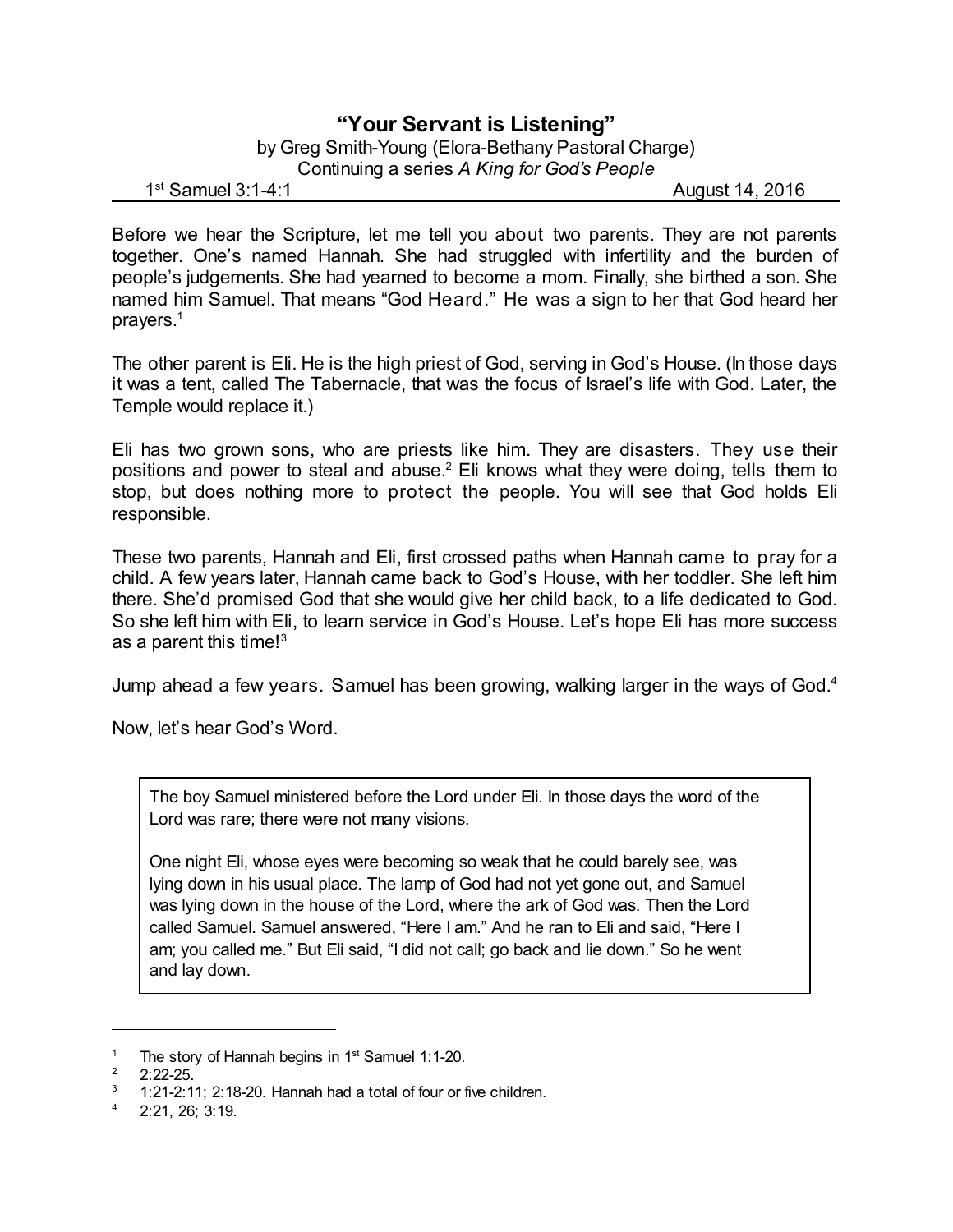Again the Lord called, "Samuel!" And Samuel got up and went to Eli and said, "Here I am; you called me." "My son," Eli said, "I did not call; go back and lie down." Now Samuel did not yet know the Lord: The word of the Lord had not yet been revealed to him.

A third time the Lord called, "Samuel!" And Samuel got up and went to Eli and said, "Here I am; you called me." Then Eli realized that the Lord was calling the boy. So Eli told Samuel, "Go and lie down, and if he calls you, say, 'Speak, Lord, for your servant is listening.'" So Samuel went and lay down in his place.

The Lord came and stood there, calling as at the other times, "Samuel! Samuel!" Then Samuel said, "Speak, for your servant is listening." And the Lord said to Samuel: "See, I am about to do something in Israel that will make the ears of everyone who hears about it tingle. At that time I will carry out against Eli everything I spoke against his family—from beginning to end. For I told him that I would judge his family forever because of the sin he knew about; his sons blasphemed God, and he failed to restrain them. Therefore I swore to the house of Eli, 'The guilt of Eli's house will never be atoned for by sacrifice or offering.'"

Samuel lay down until morning and then opened the doors of the house of the Lord. He was afraid to tell Eli the vision, but Eli called him and said, "Samuel, my son." Samuel answered, "Here I am." "What was it he said to you?" Eli asked. "Do not hide it from me. May God deal with you, be it ever so severely, if you hide from me anything he told you." So Samuel told him everything, hiding nothing from him. Then Eli said, "He is the Lord; let him do what is good in his eyes."

The Lord was with Samuel as he grew up, and he let none of Samuel's words fall to the ground. And all Israel from Dan to Beersheba recognized that Samuel was attested as a prophet of the Lord. The Lord continued to appear at Shiloh, and there he revealed himself to Samuel through his word.

And Samuel's word came to all Israel.

1 st Samuel 3:1-4:1a (NIV)

II

*"Speak, Lord, for Your servant is listening."*

Samuel's mom named him "God Heard." Now *God Heard* heard God. How did God call to Samuel? With a shout? A whisper? It must have sounded normal enough for Samuel to mistake it for Eli's voice.

I've never heard God's voice. Rabbi Burt Visotsky said, *". . . I'm a praying Jew, so I talk to God all the time, but I don't usually hear answers. . . . If I hear God at all, it's*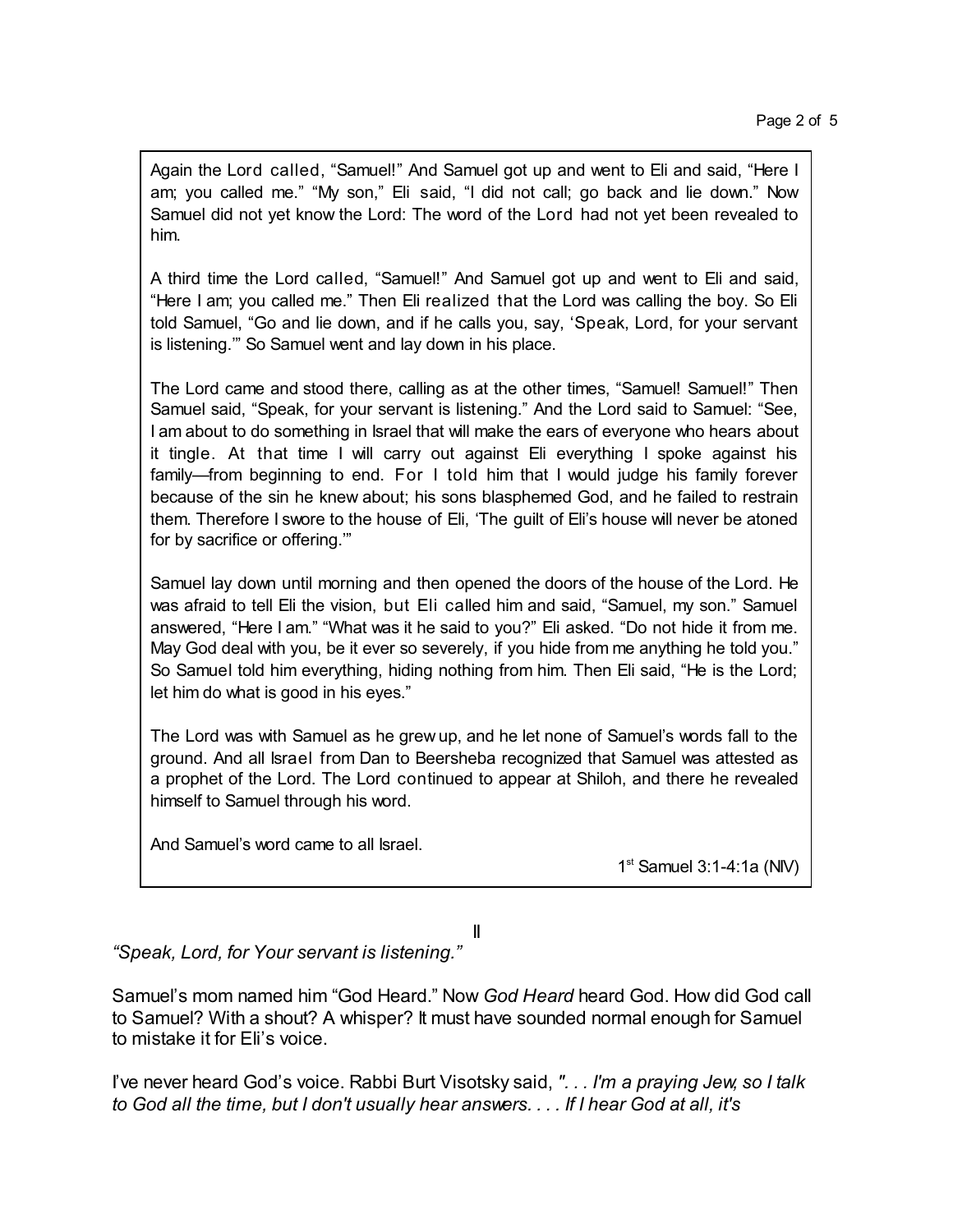*somewhere between the lines of a page I've been studying for hours when I am reading Torah, and all I ever hear is, 'Burt, turn the page.'"* 5

I've never even heard that. Or, maybe I have heard God's voice, but thought it was someone else.

*"Speak, Lord, for Your servant is listening."*But, can we hear?

More than the hearing part in this story, I am struck by the seeing.

It begins with this ominous observation: visions of God were rare. Those were hard days for God's People. Some of you will remember that in July we looked at the strange story of God's Ark being captured. Today's story comes just before that. (I'm doing things a bit out of order.) Israel's position was precarious, insecure and conflicted. There was chaos and disorder. So those with power did what they wanted. Everyone else — women especially — suffered.

Is this why "there were not many visions" of the Lord? Or, did people not see what God was showing them?

*"Speak, Lord, for Your servant is listening."*But, can we hear?

We are told that Eli's eyes were weak. Age was catching him. Why give this detail? Does it signal that even those devoted to God were not seeing straight? Which, clearly, Eli was not. Look at his sons' behaviour.

We are told *"the lamp of God had not yet gone out"*in God's House that night. Another detail that might not matter? Or, is it a signal of hope? God has not left things completely dark.

It calls Samuel's experience a "vision."<sup>6</sup> But he does not see anything. He just hears. Maybe what he hears helps him to see. God says, "*See! I am about to do something!..."*

III *"Speak, Lord, for Your servant is listening."*But, can we hear?

In the unfolding history of God's work with God's People, this episode marks a turning point. <sup>7</sup> We start with Samuel entirely dependent on Eli. We finish with Eli entirely

<sup>&</sup>lt;sup>5</sup> Quoted in a sermon by William Carl. [http://day1.org/1119-having\\_trouble\\_sleeping\\_through\\_the\\_night](http://day1.org/1119-having_trouble_sleeping_through_the_night)

Mar'âh (vision) derives from the word meaning "to see."

Walter Brueggemann wrote, "The entire narrative . . . prepares us for the new venture of faith and politics for which Samuel will provide the crucial leadership. That leadership, however, is fully to the service of and obedient to the purposes of Yahweh, who now wills a sharp turn in the shape and destiny of Israel. For theological exposition, it is this fresh authorization of Samuel that is the crucial issue." First and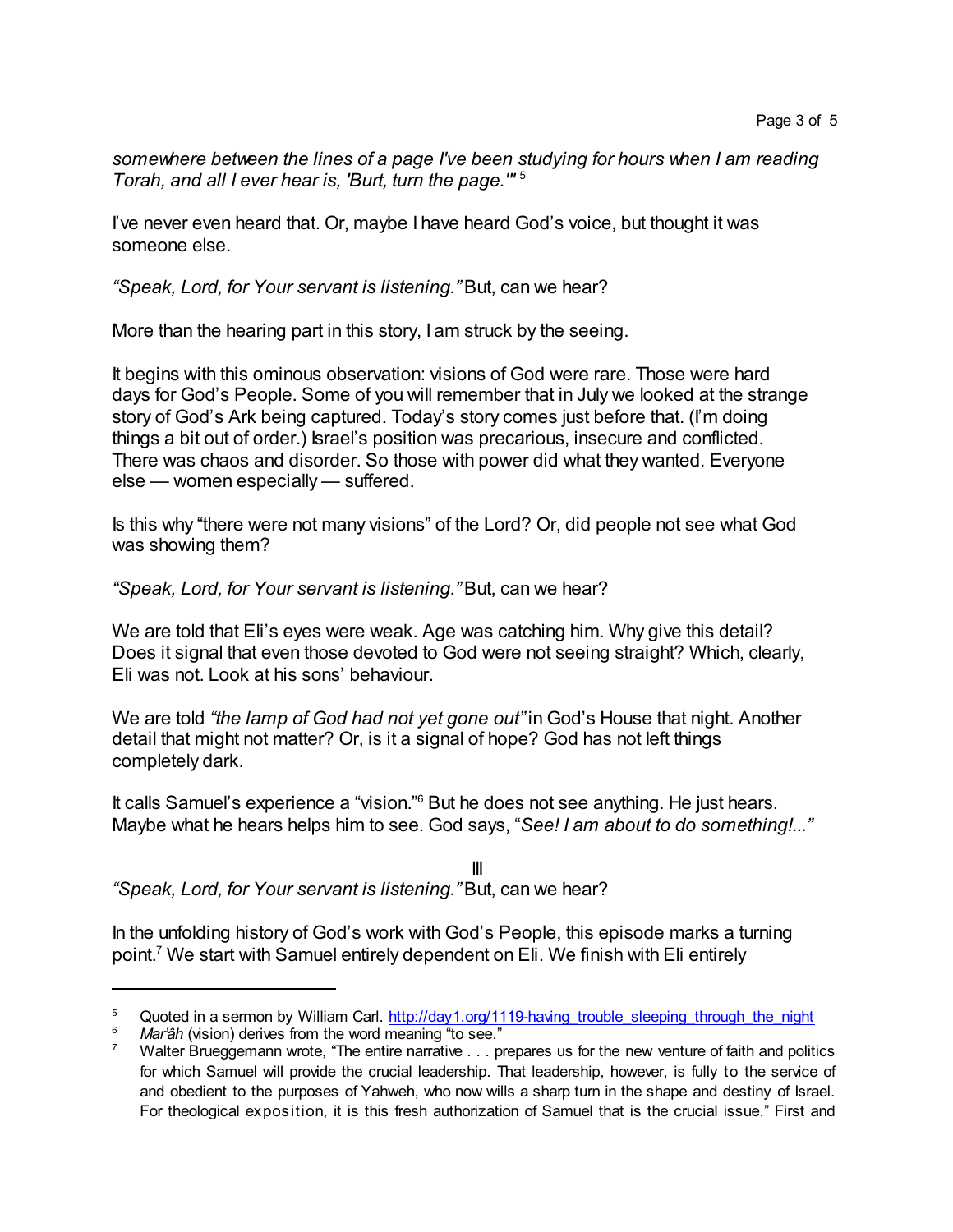dependent on Samuel.<sup>8</sup> The torch of spiritual leadership passes. Actually, God confiscates the torch from Eli's hands that kept dropping it, that nearly let the flame go out. God gives the torch into the small hands of Samuel.

Samuel had never thought of carrying it. Samuel did not ask for it. God just did it. This is not about Samuel, you see. It's not about his readiness; he is not ready. It's not about his qualifications; they are not many. It's about God. God chooses to start speaking through Samuel. 9

I like Eli. He has serious faults. Still, with Samuel he is patient. He sees what is going on. He guides Samuel in what to say and how to hear. *"Speak, Lord, for Your servant is listening."* Basically, *"Listen as a servant, ready to do what God says*."

That's a posture we can take. Open to however God might choose to communicate with us. And . . . open to when God chooses not to. *"In those days, visions were rare."* Then, God spoke to Samuel. Was the boy better than all the rest? Not that I can see.

*"Speak, Lord, for Your servant is listening."*But, can we hear?

Listening is one thing. Doing is another. Eli does! So many times he did not. Let's not hold Eli up as a hero. But this time, he does. He hears the hard message God has given. What then does he say? *"He is God. Let him do whatever he thinks best."* 10 Honestly, are we able to say that? Is anyone? All the time? Faithfully, fully trusting in God? Anyone?

IV

*"Speak, Lord, for Your servant is listening."*

There is another boy, a long time after Samuel. His parents lost him, couldn't find him. They'd brought him from their small town. Now, in the city crowds, he was gone. Imagine how they were after three days of looking! Then, they find him, in the Temple*"Jesus!"* Mary and Joseph burst out. *"Why have you done this to us? We've been really worried!"*

And get this! He says, *"Where else would I be? I have to be in my Father's House!"* 11

Second Samuel (Louisville, KY: John Knox, 1990), 24.

<sup>8</sup> Ibid, 25.

<sup>9</sup> "The narrative takes great care to shw that Samuel's credibility does not rest on any conventional political confirmation. Rather, Samuel is presented as having an authorization rooted in nothing other than the freedom and promise of God. Samuel's freshly authorized voice in Israel's public life stands over against all conventional modes of power and brusquely displaces them." Ibid, 27.

<sup>10</sup> *The Message* translation of v. 18.

<sup>&</sup>lt;sup>11</sup> See Luke 2:41-52. Luke says Jesus was 12 years old, on the verge of manhood. 1<sup>st</sup> Samuel doesn't give us Samuel's age, though the much-later Jewish historian Josephus tells us he was also twelve.